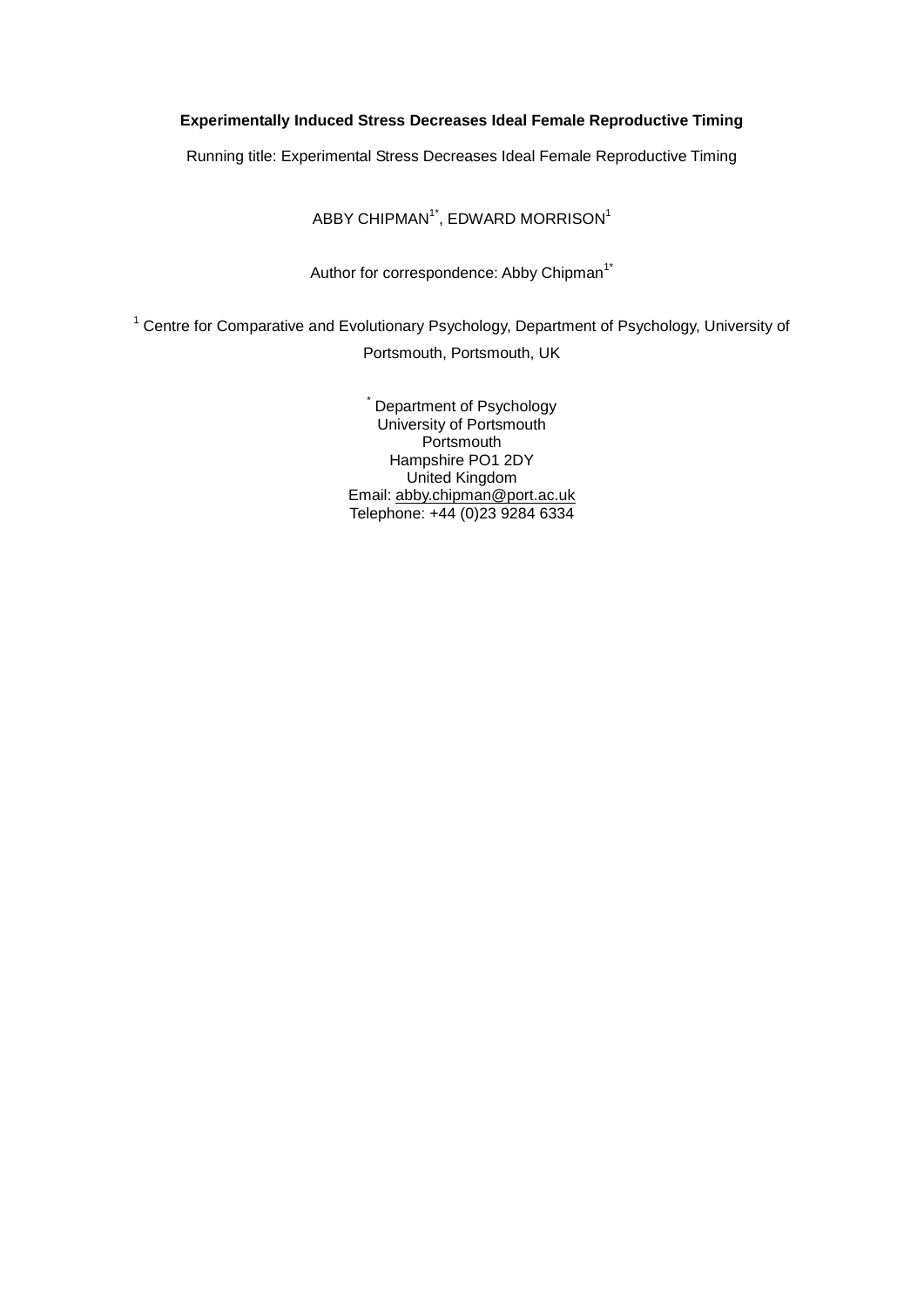Previous correlational research shows that childhood adversity is associated with earlier age of reproduction in humans and other species. Such studies, however, cannot show that stressful conditions cause earlier reproduction. Using the cold-pressor task, we built on previous work to test the idea that acute stress influences human reproductive and marital ideals, and that individual stress responses depend on adaptive life history strategies shaped by exposure to adversity during childhood. Acute stress shifted ideal ages of first birth and marriage to earlier ages. We also tested a competing hypothesis, whether stress had a more general impact on time preference, but found no evidence that it did. Furthermore, there was an interaction between childhood adversity and acute stress. Individuals who reported more exposure to childhood adversity responded to acute stress by reporting even earlier reproductive ideals. These findings offer experimental evidence that physiological stress can alter reproductive decision making in humans.

- 1 Keywords: life history strategy, cold pressor test, acute stress, childhood adversity, female
- 2 reproductive timing, marital ideals, time preference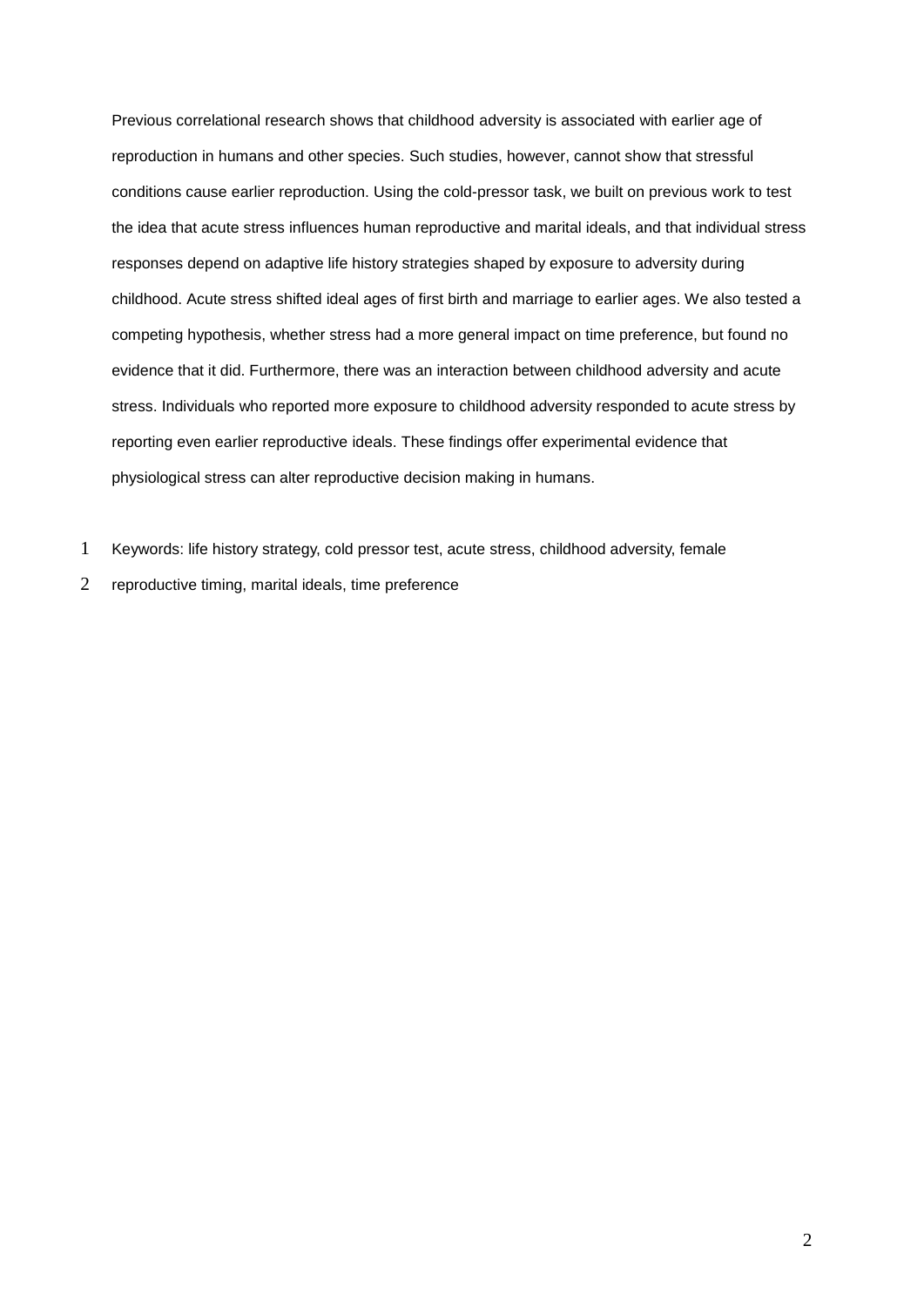### **Experimentally induced stress decreases ideal female reproductive timing**

#### 1.1 Introduction

 Like other animals, humans show within-species variation in reproductive behaviour, not least in age of first birth. These adjustments in reproductive timing can be viewed as adaptive behavioural calibrations with the ultimate goal of maximising individuals' reproductive success under particular environmental conditions (Sear et al., 2007). For example, women in high-mortality, resource-poor environments should favour early reproduction in order to bear children before the risk of dying or becoming incapacitated becomes too great. On the other hand, women in low-mortality, resource-rich environments should postpone the onset of reproduction. Through delaying, they give themselves an extended period of somatic investment and resource accumulation that may then be used to produce higher quality offspring (Nettle, 2011). This trade-off in investment that helps an organism to develop its reproductive strategy is know as their life history which falls on a continuum between adopting a fast strategy (earlier age of first birth) or a slow strategy. At its heart these trade-offs are due to allocating limited resources into traits that will maximize fitness. Historically this trade off has been 18 discussed in terms of r/K selection where r selected organisms have more fast life history traits such as short generation times, small body sizes, early maturity and high fecundity. These traits are adaptive in unstable or unpredictable environments with high extrinsic mortality. By contrast, K- selected organisms have long generation times, large body sizes, later maturity and lower fecundity but great offspring survival, traits that are adaptive in stable environments with lower mortality. 23 While selection should favour a point where the costs and benefits of reproductive tradeoffs are

 optimized, this ultimate approach focuses on the links between particular ecologies and behavioural 25 responses. An equally important approach is the study of the proximate mechanisms that mediate 26 these links. There seem to be various triggers for the onset of early reproduction (Coall and Chisholm, 2003; Ellis et al., 2005) in humans. One particular area of interest is the relationship between the onset of reproduction and individual stress responsivity. Stress is a term that has been used loosely in 29 psychology to mean things that are close conceptually but are perhaps not interchangeable such as subjective feelings of being overwhelmed and psychosocial adversity. We focus on the biological usage of stress meaning activation of the hypothalamic-pituitary-adrenal axis, which responds strongly to challenging and uncontrollable threats (Dickerson and Kemeny, 2004).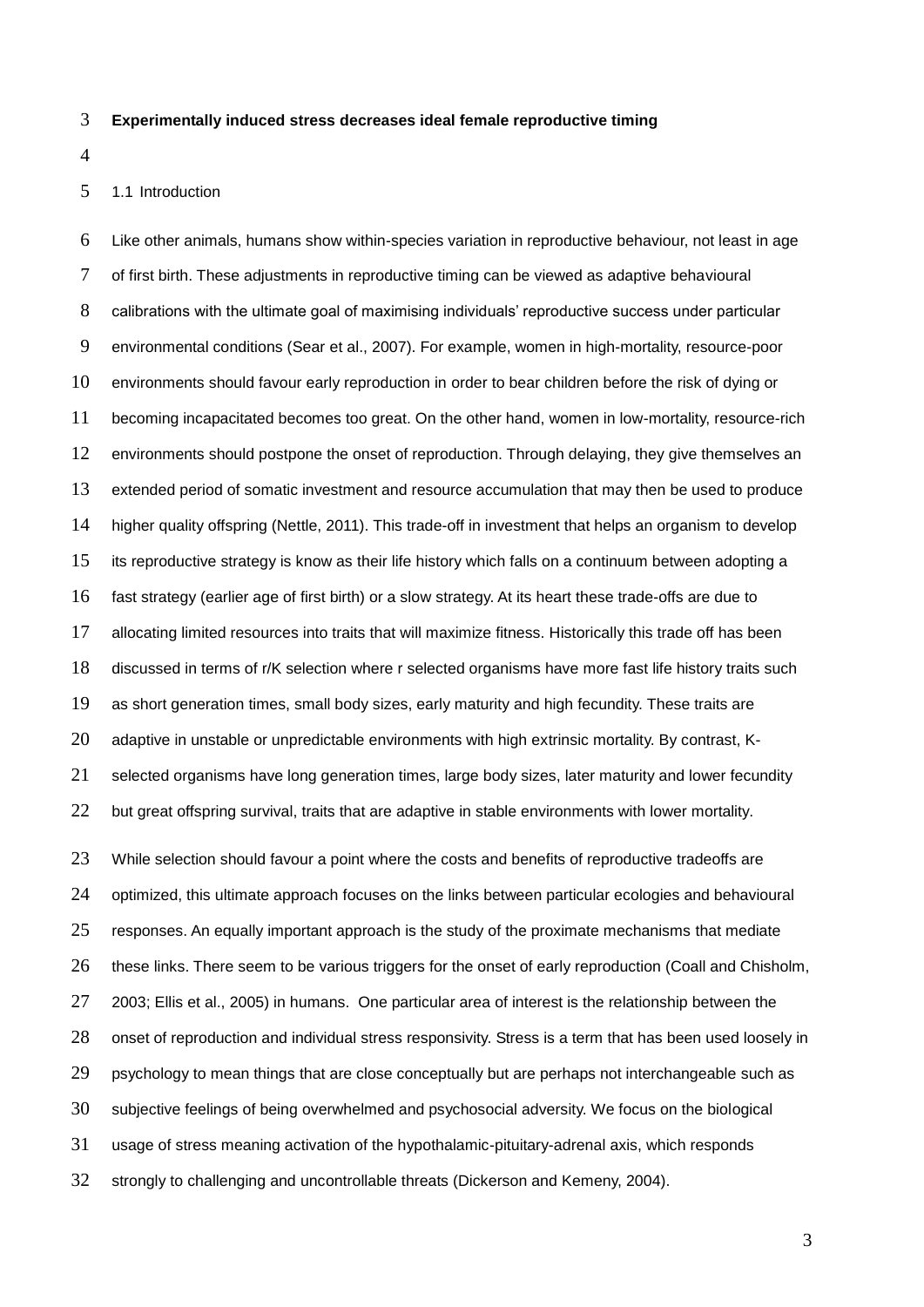The stress response system is highly plastic, particularly during early development (Boyce and Ellis, 2005; Levine, 2005), and stress is a likely candidate for adjusting individuals' life-history strategies. In non-human species, experimental work has already firmly established the causal link between low early-life investment and altered stress physiology through manipulation of levels of rats maternal grooming and licking of their pups (Bagot et al., 2009). In humans, previous research has firmly established an association between exposure to putative childhood stress and calibrated female life history strategies (Chisholm et al., 2005). This includes stressors related to the family environment during childhood such as father absence (Ellis et al., 2003), levels of parental investment (Belsky et al, 1991) and separation of children from their parents (Pesonen et al., 2008). Therefore, in this study 42 we focus specifically on family stress, referring to this as childhood adversity and when using the term stress we mean hypothalamic-pituitary-adrenal axis activation, which has not been established in the case of childhood adversity.

 The effects of acute stress on life-history strategies in humans are even less well known, although a few experimental studies have begun to examine causal links between physiological stress and reproductive timing. Griskevicius et al. (2011) showed that priming psychological cues of mortality shifts individual fertility intentions. In the case this study, however, the only measures of stress obtained were subjective stress ratings with no evidence of the participants having experienced physiological arousal. As such, the researchers cannot be sure they measured a physiological stress response whether independent or in conjunction with any other psychological or social mechanisms. More explicitly related to physiological stress, exposure to a social stressor demonstrated a relationship between cortisol reactivity and age of first intercourse in females (Brody, 2002). Women with an earlier age of first intercourse (a potential hallmark of a fast life-history strategy) had decreased cortisol levels in response to the stress task compared with women with older ages of first intercourse (possibly on a slower life-history trajectory). Thus it is reasonable to predict that acute stress has the potential to influence an individual's life-history strategy.

 While we may expect a main effect of stress on reproductive timing, there is also reason to predict an interaction between acute stress and life history trajectory from animal behaviour. Lancaster et al. (2008) looked at reproductive behaviour in female side blotched lizards (*Uta stansburiana*), which demonstrate both slow and fast life-history strategies. Administering corticosterone (a glucocorticoid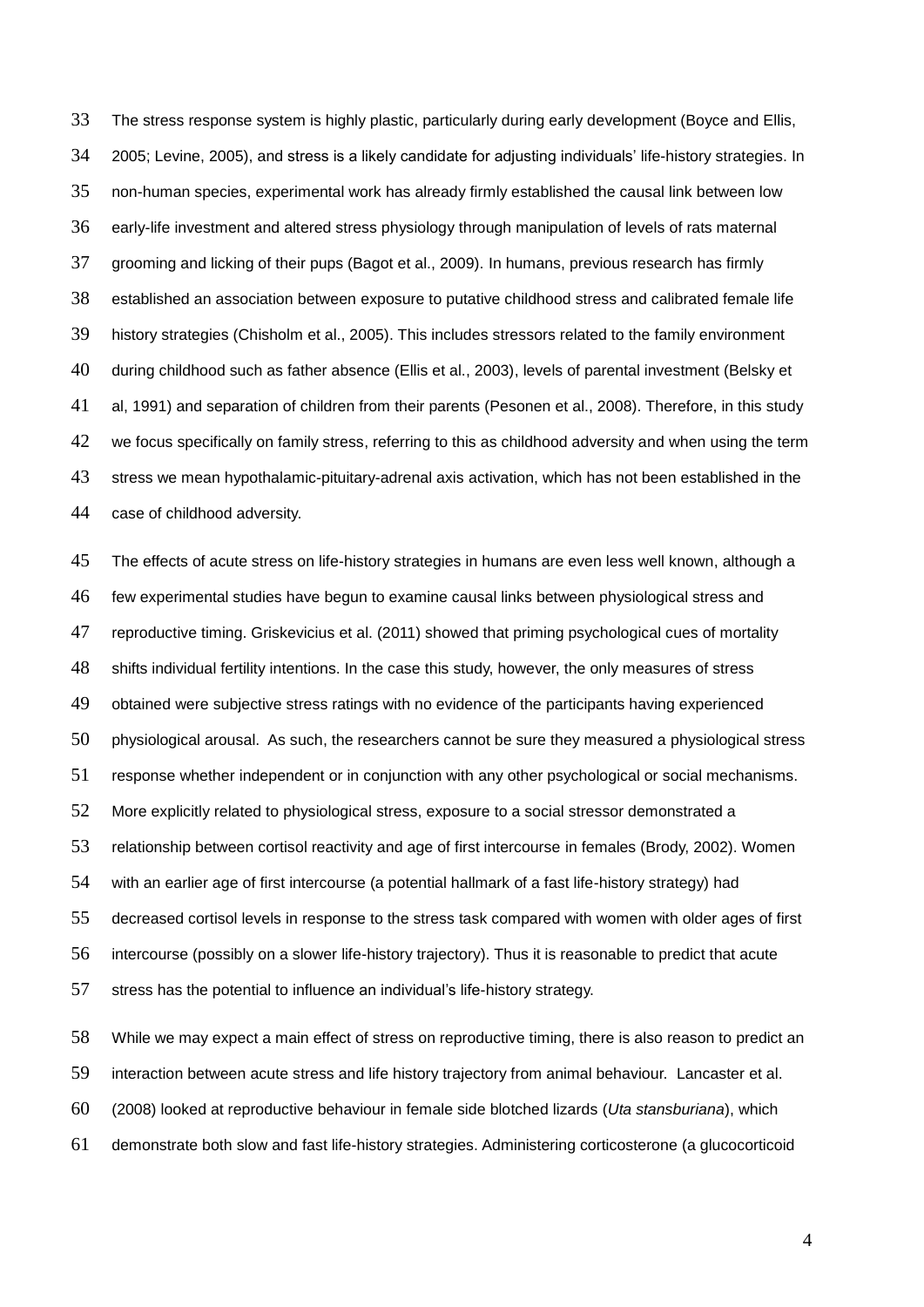hormone secreted by the adrenal cortex similar to cortisol) to the female lizards delayed reproduction in slow K-strategists, while accelerating reproduction in the fast r-strategists.

 Previous research suggests that the stress response system is developmentally sensitive and due to changes during maturation will alter resultant behaviour, to match local social and environmental conditions. Del Giudice et al. (2011) proposed the adaptive calibration model, which predicts that responses to stress will depend on the individual's history of adversity. Specifically, those who developed in a dangerous and unpredictable environment should show higher stress responsivity than those who developed in an environment with moderate adversity. We hope to provide more empirical evidence in support of differentiated stress responsivity to acute stressors based on the level of exposure to childhood adversity, which adjust females' life-history trajectories.

72 While previous research has shown that there is an association between childhood adversity and adult behaviour, we hope that by experimentally studying acute stress to add to the understanding of both previous mortality priming studies and previous correlational research. Thus, in this paper, we experimentally tested the effects of acute stress on ideal reproductive timing. We also asked about ideal age of marriage. Although this is not a component of life history theory and specific to humans, variation exists in the timing of marriage (in addition to age of first birth), which typically precedes pregnancy (United Nations Department of Economic and Social Affairs, 2004). As such ideal age of marriage is a potential proxy for entering a life-stage associated with having children. We also investigated the interaction between childhood adversity and acute stress, specifically whether women exposed to different levels of adversity during childhood may react differently to acute stress 82 in terms of adjusting their fertility intentions. If so, this would suggest that exposure to both the repeated stressors of childhood adversity and high stress events could alter women's reproductive timing.

### 2.1 Methods and Materials

2.2 Participants

 An opportunity sample of 135 nulliparous and unmarried female undergraduates (mean age 19.84 89 years  $\pm 3.95$ ) was recruited to take part in the study. Participants were required to refrain from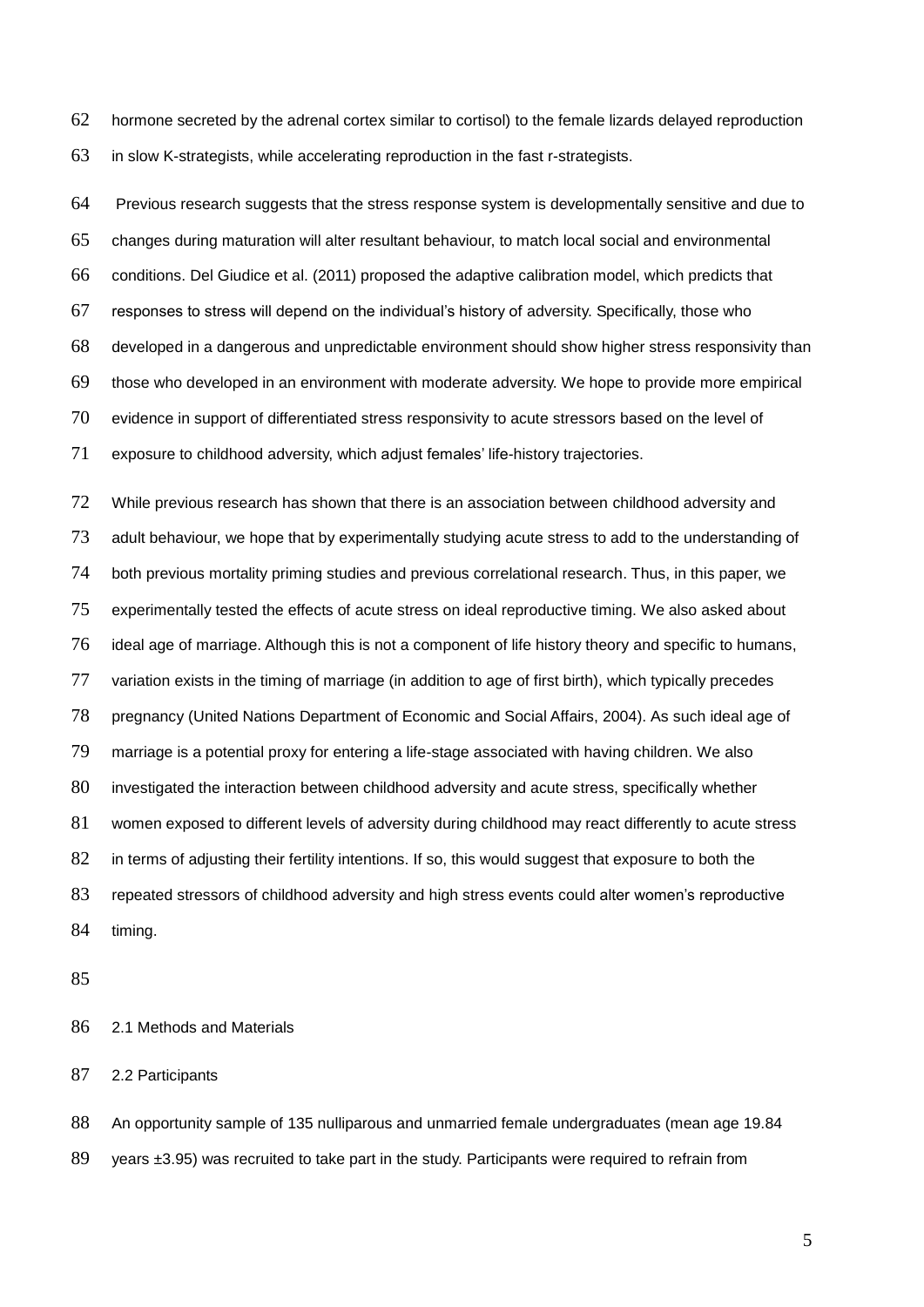- consuming alcohol, caffeine or food for 1 hour before the session so as not to affect cortisol levels.
- Demographic data for participants can be found in Table 1.
- **Insert Table 1 Around Here**
- 2.3. Measures
- 2.3.1 Pre-Measures
- Demographic variables were also collected including participants' age, contraceptive use, age of
- menarche (measured retrospectively) often associated with life history strategy, days since last
- menstruation, menstrual cycle position and contraceptive use. There were no significant
- differences between conditions in terms of any demographic variables.
- Level of exposure to childhood adversity was measured using the 12-item Family Stress Scale
- (see Appendix A). Answers to each statement were given on a five-point scale where one
- equalled Strongly Agree and five equalled Strongly Disagree. Higher scores indicate a less
- stressful family situation (Cronbach's alpha=0.81 and for our sample=0.84) (Mikach and Bailey,
- 1999). There were no significant differences between conditions for this measure (see Table 2).
- 2.3.2 Fertility Intentions

 After the hand immersion participants also completed a free text response to the questions; 'At what age do you want to have your first baby?', 'What would be the ideal number of children you want to have?', and 'At what age do you want to get married?' Participants who did not wish to 108 get married or to have children were instructed to leave the answer blank and were removed from subsequent analysis. Descriptive statistics for these measures are reproduced in Table 2.

- 110 {Insert Table 2 Around Here}
- Individual's stated fertility intentions were used as a proxy measure of actual reproductive
- 112 scheduling based on Nettle et al.'s (2010) investigation of data from the National Childhood
- Development Study. This investigation showed that at the onset of adulthood (age 16),
- individuals have formed conscious intentions regarding their ideal timing of parenthood and
- women's responses were strong predictors of their actual ages of conception and childbearing
- even when the event occurred years later. For example, women who wanted to become teenage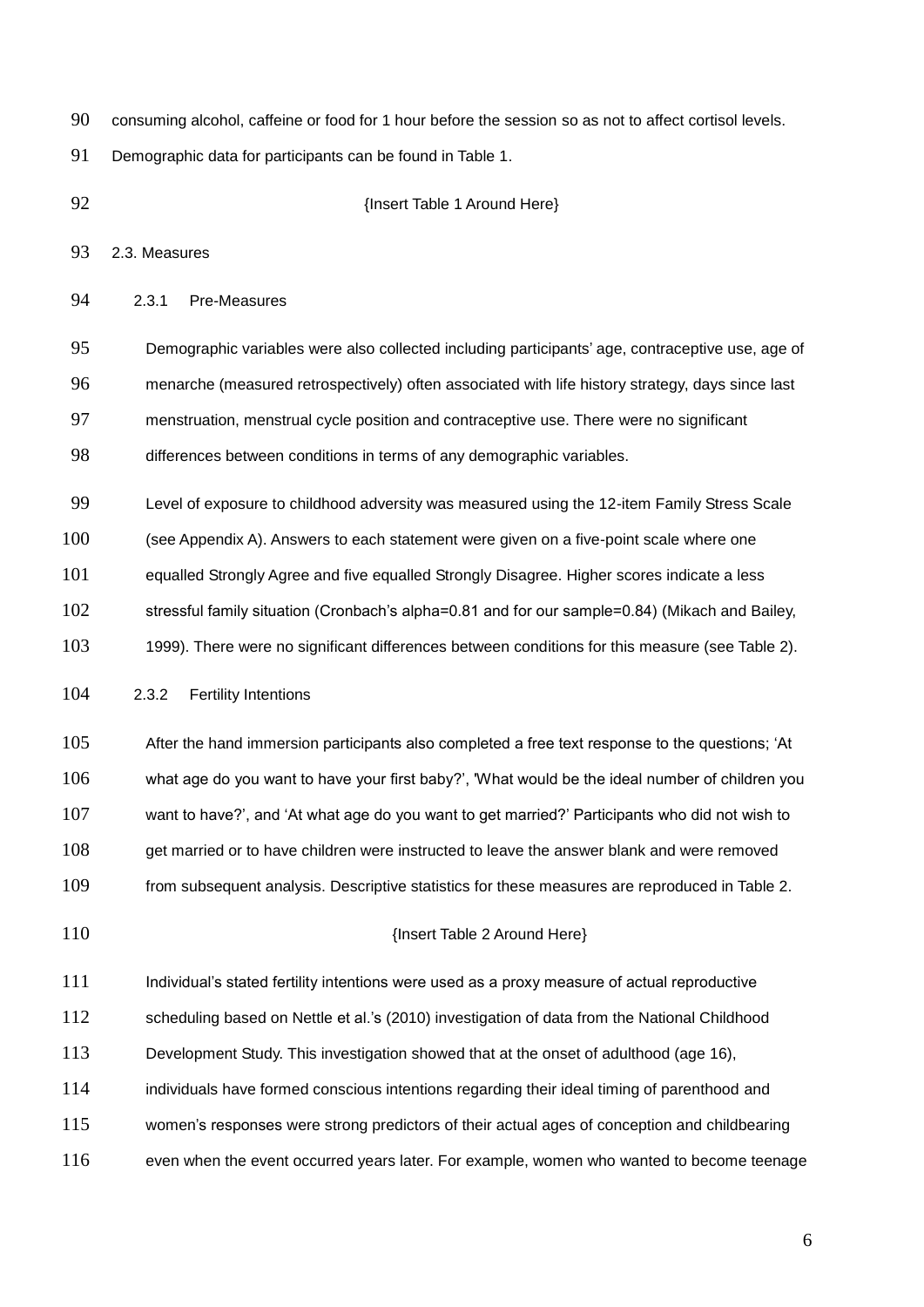mothers were 5.39 times more likely to do so than those who did not. Other longitudinal research 118 has borne out the supposition that fertility intentions serve as consistent predictors of fertility intentions (Schoen et al., 1999). In this study, those who were sure they wanted a child were some 5 to 7 times more likely to have one in the next few years than those who were sure they did not.

2.3.3 Future Discounting

 There is also a possibility that any adjustment in fertility intentions may not necessarily specific to 124 reproductive timing, but rather may reflect a more general shift in time preference leading 125 individuals to focus more on present gains and losses, and to discount the future. This 126 alternative hypothesis is supported by experiments which have shown that mortality cues caused future discounting in those who grew up poor (a predictor of fast life history strategies), but had the opposite effect in those who grew up rich (Griskevicius et al., 2011). While childhood socioeconomic status is not the same thing as childhood adversity (socioeconomic status is likely 130 to fall under the adversity umbrella but adversity will also include a wider range of factors such as familial stress) it is still important to determine if any changes to future fertility intentions represent a more general time effect or are sensitive to childhood adversity in the same way that 133 they are to childhood socioeconomic status.

 In order to test this alternative hypothesis, we measured the discount preference of 63 of the 135 participants (participants were recruited in two blocks, and only the second block were asked these questions). Our measure was based on Chesson et al. (2006) and demonstrates an individual's willingness to forego immediate gratification for future gratification, thus indicating future discounting preference. Discount rates were calculated based on participants' responses to three hypothetical questions about the possible payoff to a prize. In the first question, the 140 participant was asked if they would prefer a prize of £400 today versus a prize of £1200 a year from today. In the second and third questions, the future prize was reduced to £800 and £500 respectively (see Appendix B). From their responses, individuals were categorized from those who strongly favoured delayed gratification (1) to those who strongly favoured immediate gratification (4) (see Table 2 for the descriptive statistics for this measure). There was no 145 significant main effect of condition on discount preference  $F(1,60) = 1.04$ , p = .03), nor was there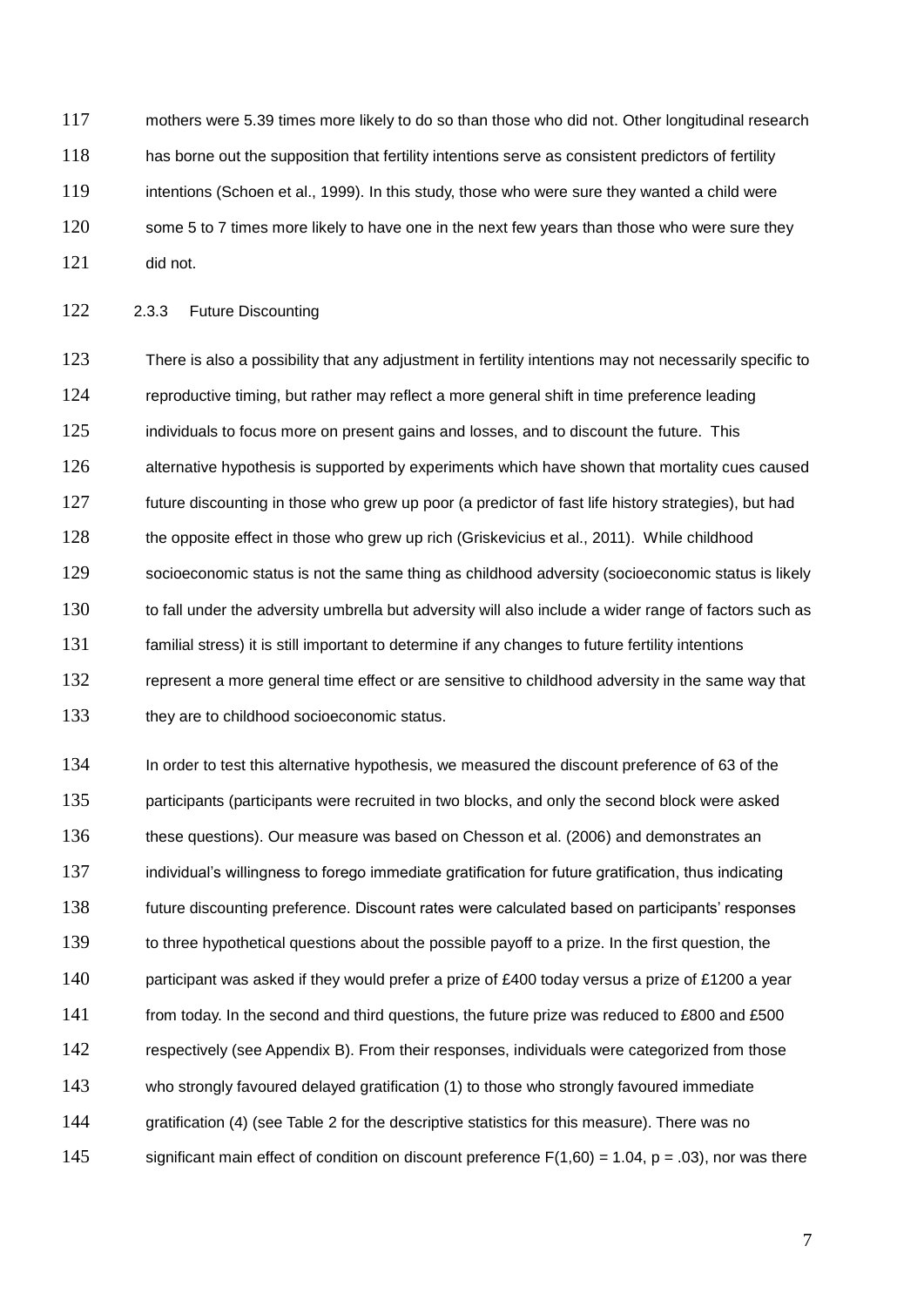a significant interaction effect of acute stress condition and childhood adversity F(1,60) = 0.22, p

 $147 = .64$ ), therefore these results are not included in any further analysis.

2.4 Procedure

 The socially evaluated cold-pressor or ice-water test is a commonly used and well validated laboratory pain stressor that combines the administration of physiological (cold pressor) and psychological (social-evaluative threat) stressors. This procedure has been shown to activate both the autonomic nervous system and the hypothalamic-pituitary-adrenal axis, with the socially evaluated cold condition has been shown to increase cortisol responses significantly more than the warm condition (Schwabe et al. 2008). This rise in cortisol starts about five minutes after the triggering event with a peak between 10 and 30 minutes.

 Experimental sessions were run between 14.00 and 17.00 to control for diurnal cycle of cortisol. Each session lasted approximately 30 minutes. When each participant arrived for the experiment, they were seated at a table and chair with their non-dominate hand adjacent to the basin used for the test. After each participant signed the consent form and completed the pre-measure and demographic questions, we attached heart rate monitors and a sphygmomanometer (blood pressure meter) was attached to their dominant arm. Participants' heart rates were recorded for 90 seconds and two baseline blood pressure readings were taken. Next, we randomly assigned participants to the cold water stress condition or a warm water non-stress condition. Due to technical problems during data acquisition, heart rate data for two participants in the ice water condition and five participants in the warm water condition were missing.

2.4.1 Stress-condition: cold-pressor test

 The experimenter informed the participants assigned to the stress condition that they would be immersing their hands in ice water for up to three minutes, or for as long as they could tolerate. They were informed that the procedure would potentially be unpleasant and cause discomfort. This 171 information may have added to the psychological stressors experienced by the participants and 172 may account for the pre-measure heart rate being significantly higher in the cold pressor condition (t(105)=2.37 *p*=0.02 r=.23). The experimenter asked the participant to insert their non-dominant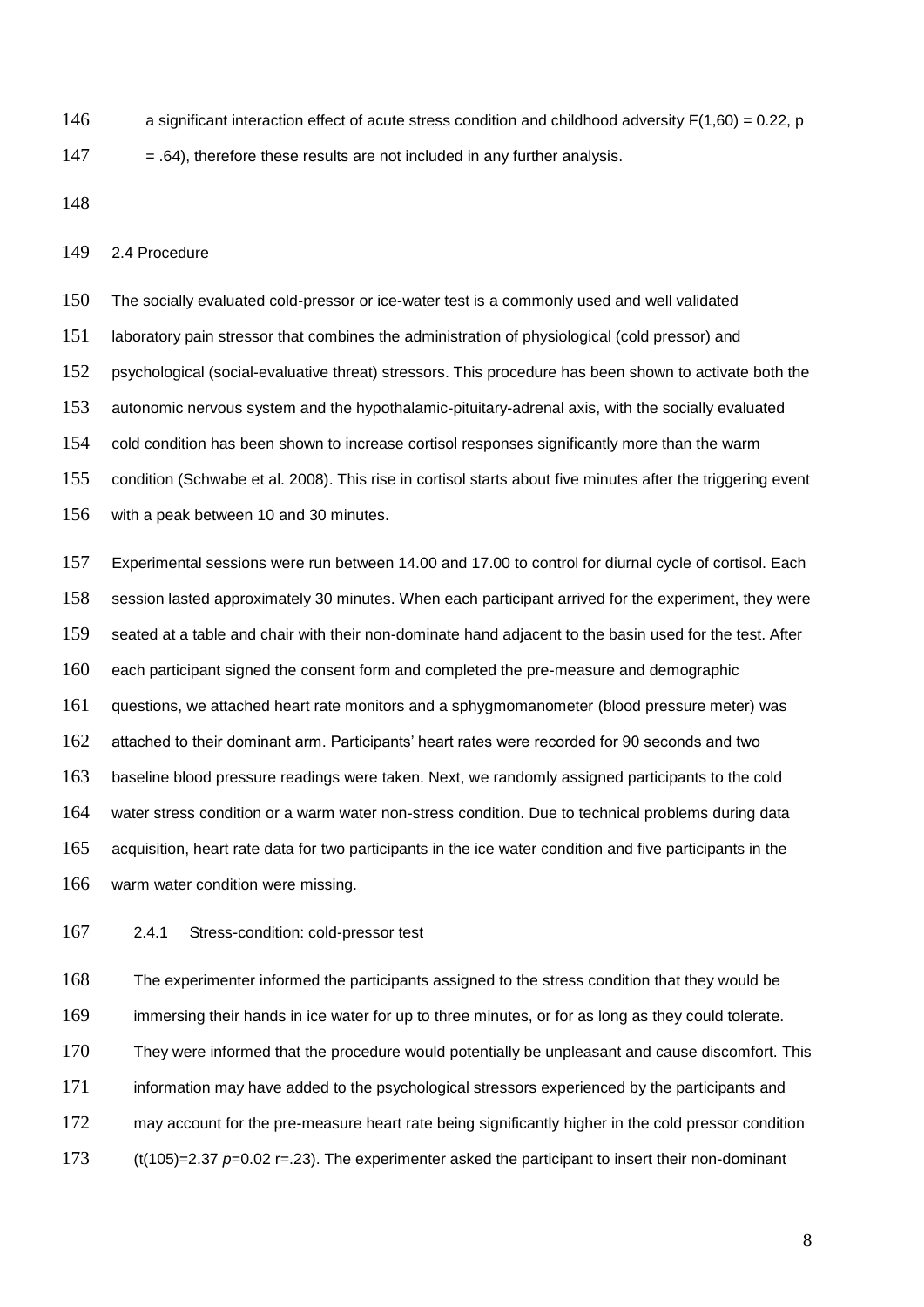174 hand into the basin of ice water (maintained at 0-4 °C) up to their wrist with their palm facing the ceiling. The participants were informed not to make a fist with their hand. Three participants withdrew their hand from the ice water before the three minute limit. The experimenter measured the participants' blood pressure immediately after they immersed their hand in the ice water, and 178 then at one minute intervals until the participant removed their hand from the water. Participants 179 had three blood pressure readings taken at one minute intervals during the ice water hand immersion. There were three participants who removed their hands from the ice water before the three minutes were completed, who had one blood pressure reading taken. Continuous heart rate 182 readings were recorded electronically for each participant at 15 second intervals.

2.4.2 Non-stress condition: warm water test

The experimenter informed the participants they would be immersing their hand in water

185 maintained at normal body temperature (35-37 °C) for three minutes. Participants placed their non-

186 dominant hand into the basin of warm water up to their wrist with their palm facing the ceiling. The

187 participants were informed not to make a fist with their hand. Participants kept their hand in the

warm water for the full three minutes. Cardiovascular data were recorded as with the cold

189 condition.

 Immediately after the participants withdrew their hands from the water, the experimenter prompted them to rate separately how stressful, unpleasant and painful the previous hand immersion had been on scales ranging from 0 (not at all) to 100 (very) in 10-point increments. After the subjective ratings were complete, participants' heart rates were measured for 90 seconds and a post-measurement blood pressure reading was taken. Once this was done, the participants completed the fertility intention measures.

2.5 Statistical Analysis

Data were analysed by independent t-tests and univariate general linear model as appropriate with

the alpha level set at p < 0.05. Effect sizes for the significant main and interaction effects are reported

as partial η2. Following the conventions of Cohen (2013) partial η2=0.01 is considered a small effect,

partial η2=0.06 a medium-sized effect and partial η2=0.14 a large effect.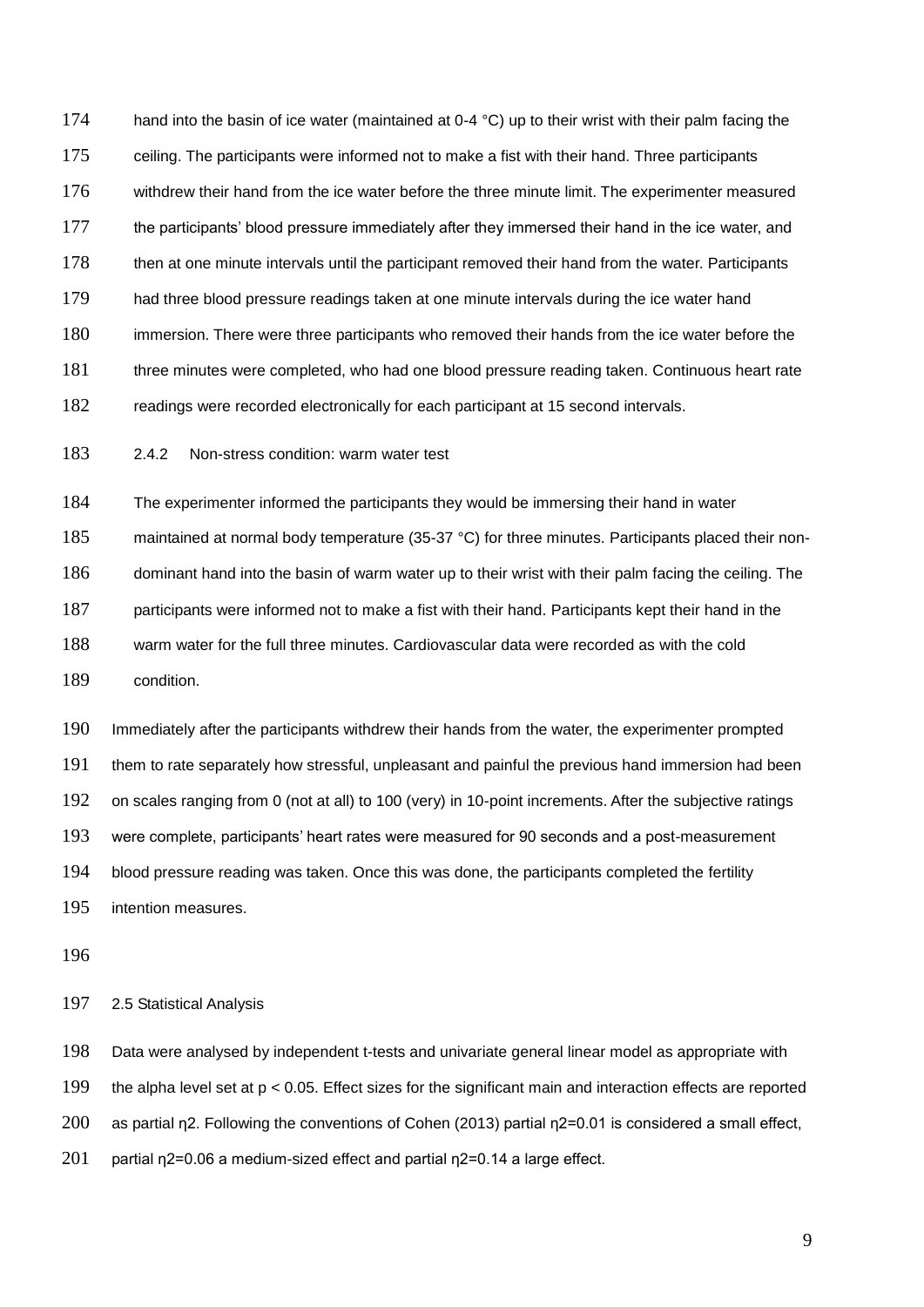202

203 3.1 Results

205 participants physiological stress in contrast to the control condition. Cardiovascular data showed that 206 participants' systolic (t(129)=9.54 *p*<.001 r=.64) and diastolic (t(129)=9.35 *p*<.001 r=.64) blood 207 pressure readings were significantly elevated in the cold condition only during the hand immersion. 208 Heart rates (t(108)=5.05 *p*<.001 r=.44) were also significantly faster in the cold-pressor condition 209 during the hand immersion and pre hand immersion (t(105)=2.37 *p*=0.02 r=.23). Participants in the 210 cold-pressor condition rated the procedure as significantly more stressful (t(133)= 14.24 *p*<.001 211 r=.78), unpleasant (t(133)= 28.15 *p*<.001 r=.93) and painful (t(133)=26.92 *p*<.001 r=.92) than 212 participants in the warm water condition see Table 3. 213 **Insert Table 3 Around Here** 214 There were significant main effects of acute stress (F(1,120) = 15.57, p <.001,  $\eta^2$  = 0.11) and 215 childhood adversity (F(1,120) = 5.85, p = .02,  $\eta^2$  = 0.04) on participants' reported ideal age of first 216 birth. There were also significant main effects of acute stress (F(1,120) = 13.54, p <.001,  $\eta^2$  = 0.09) 217 and childhood adversity (F(1,120) = 11.93, p = .001,  $\eta^2$  = 0.08) on participants' reported ideal age of 218 marriage. For all main effects exposure to acute stress and higher levels of childhood adversity 219 predicted earlier ideal age of marriage for participants. Furthermore, there was a significant interaction 220 between childhood adversity and acute stress on ideal age of first birth (F(1,120) = 4.62, p = .03,  $\eta^2$  = 221 0.03), but no significant interaction for ideal age of marriage (F(1,120) = 2.77, p = .10,  $\eta^2$  = 0.02). This 222 indicates that participants with different levels of exposure to childhood adversity were affected by the 223 cold pressor test differently. Ideal age of first birth was similar in the non-stress condition for 224 participants with more reported childhood adversity (M=28.69 years) and less reported childhood 225 adversity (M=28.68 years; participants divided by median split). However in the acute stress condition 226 the ideal age of first birth was lower for participants with more exposure childhood adversity (M=26.60)

204 Physiological and subjective measures indicated that the cold-pressor condition did in fact cause the

227 years) compared with participants with less exposure (M=27.77).

228 **Insert Figure 1 Around Here**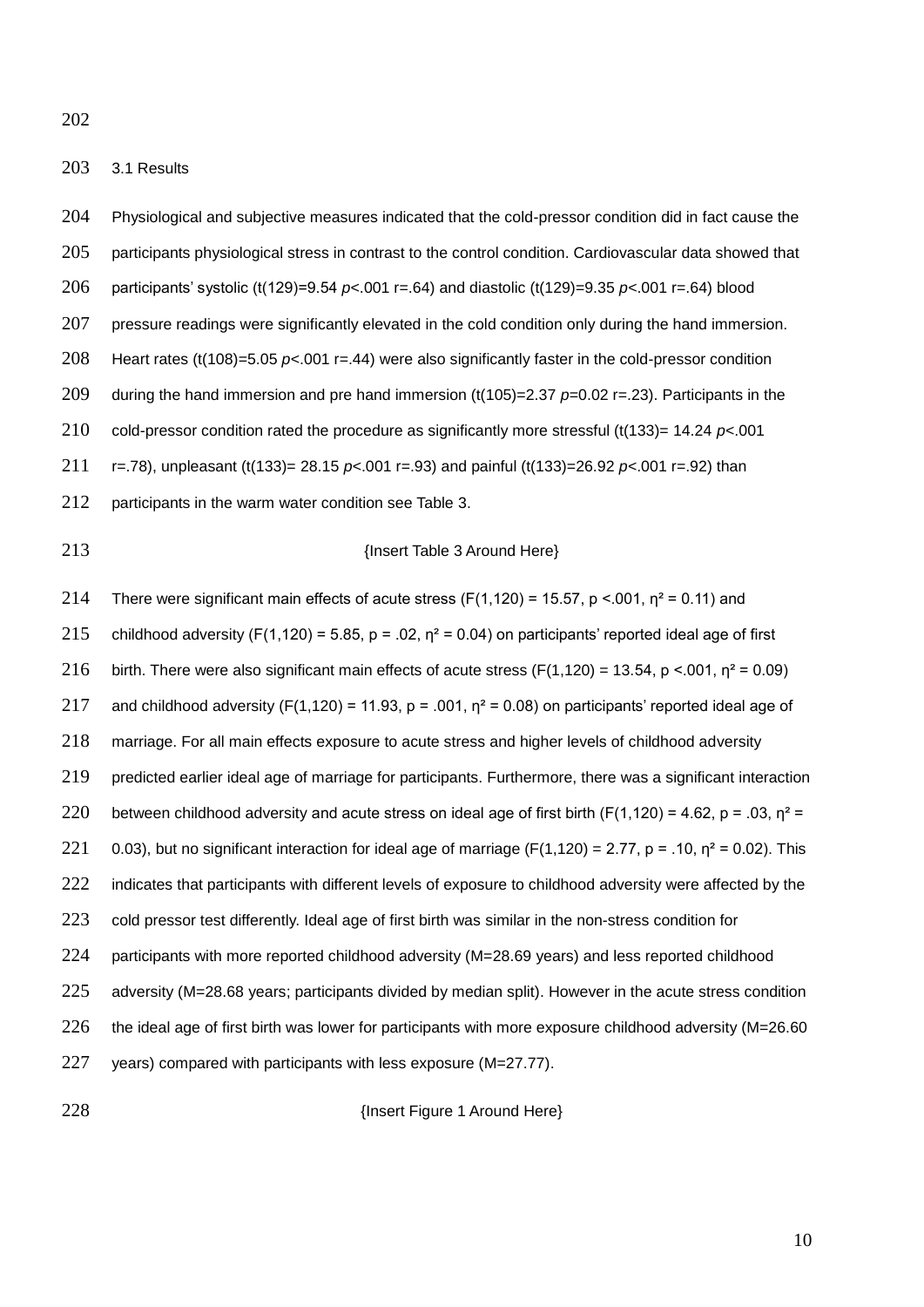229 Results for the main effect of acute stress of ideal age of first birth and marriage are presented in Figure 1 and the interaction effects in Figure 2 and 3. The cold condition reduced ideal ages of first birth from 28.6 to 27.1 years and ideal age of marriage from 26.8 to 25.4 years. Given that average age was 19.84, the difference equals a 17% reduction in terms of the time until first birth ([27.1- 19.84]/[28.6-19.84] = 0.83), and the difference in ideal age of marriage a 20% reduction ([25.4- 19.84]/[26.8-19.84] = 0.8). These findings suggest that both acute and childhood adversity adjust 235 women's ideal ages of first birth and marriage towards a vounger age.

236 **Insert Figure 2 and 3 Around Here**  $\{$  Insert Figure 2 and 3 Around Here  $\}$ 

4.1 Discussion

239 Our findings suggest that both acute stress and childhood adversity (as measured by our response to the family stress scale) play a part in female's reported ideal reproductive timing. We believe this is 241 the first experimental evidence to demonstrate that physiological stress has causal effects on human 242 fertility preferences and provides further support for the impact of childhood adversity on reproductive timing. Our findings suggest that acute stress may be sufficient to shift women's preferences towards 244 early reproduction. Repeated exposures to such stressors during childhood may partly account for the 245 wide variation in age of reproduction within human societies. While the main effect sizes of our main 246 analysis are moderate and the interaction effects are small this is not surprising given that the decision to have children is complex, with many different factors contributing.

248 Using a laboratory stress paradigm to look at the effect of acute stress on ideal reproductive timing we showed a significant effect of stress condition on female's reported age of first birth and marriage to earlier ideals. These findings indicate that the acute stress condition caused women to want to get married and have children sooner compared with participants in the non-stress condition. We also sought to determine whether or not this was a specific effect on reproductive timing or instead a more 253 general effect where female intentions about future reproductive timing are being calibrated through adjusted time preferences for non-fertility decision. Our results do not suggest that acute stress caused a more general effect on female time preference in terms of future discounting.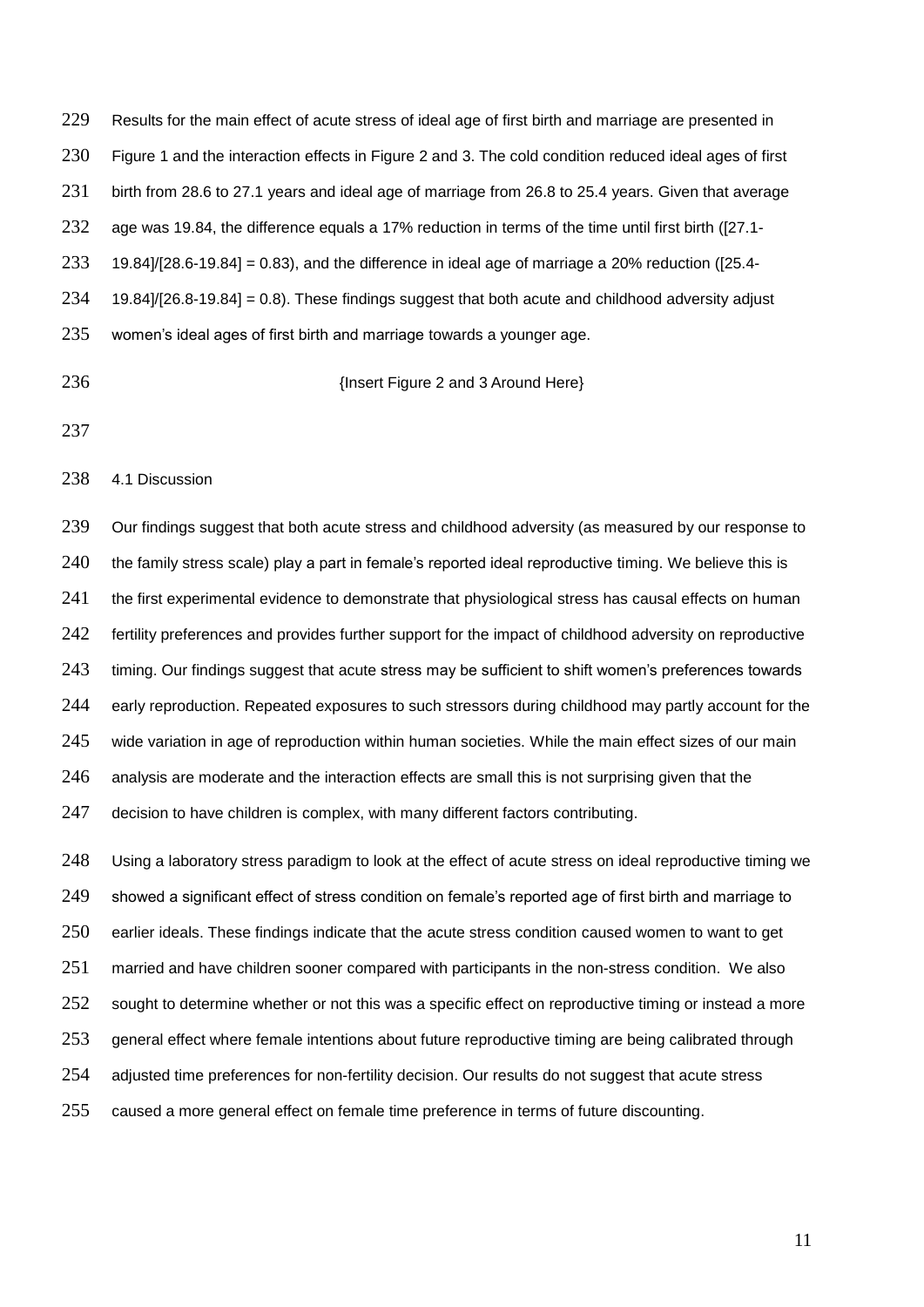Finally, we looked at the interaction between acute and childhood adversity and found that women experienced to higher childhood adversity in terms of family stress, responded to acute stress by reporting early ideal age of first birth and marriage compared with those who experience less childhood adversity. These findings are even more striking given that our sample consisted of 260 undergraduate females, who have probably adopted strategies at the slow end of the life-history 261 continuum. That is to say, they have invested in continuing their education as opposed to beginning to reproduce.

263 Results from our studies support the large field of literature suggesting that childhood adversity 264 experienced during development is associated with the direction of an individual's life-history trajectory (Belsky et al., 1991; Bogaert, 2008; Nettle et al., 2011; Pesonen et al., 2008). Furthermore, we corroborate previous work by Griskevicius and colleagues (2011) and provide new experimental evidence that acute stress also has a role to play in regulating female life-history strategies, specifically reproductive timing. While we do not know whether the results of this experiment were due to physiological stress caused hypothalamic-pituitary-adrenal axis activation, it could be that different 270 stressors (psychosocial and physiological) translate into the same physiological currency. It is 271 possible that psychological and physiological stressors work independently, or additively, as 272 suggested by the finding that a psychological threat (social evaluation) increases some effects of the purely physiology cold-pressor test (Schwabe et al., 2008). Future work will be needed to see if physiology alone can account for all effects independent of psychosocial stressors. There may be other ways of interpreting our findings. Wisman and Goldenberg (2005) interpret the effects of mortality salience on fertility preferences in terms of terror management theory, a 277 psychological defence mechanism, rather than life history theory. Theory Management Theory proposes that cultural values (i.e. marriage, childbearing) provide life with meaning and therefore serve to manage the psychological conflict created human's terror of death. Our study may have involved some psychological priming as participants were warned that they might find experiences of the cold pressor condition unpleasant and comfortable. One may also argue that physical pain could still prime mortality implicitly. Ultimately, our data may not distinguish between these two ideas, and

they could be considered as proximate and ultimate explanations that are not mutually exclusive.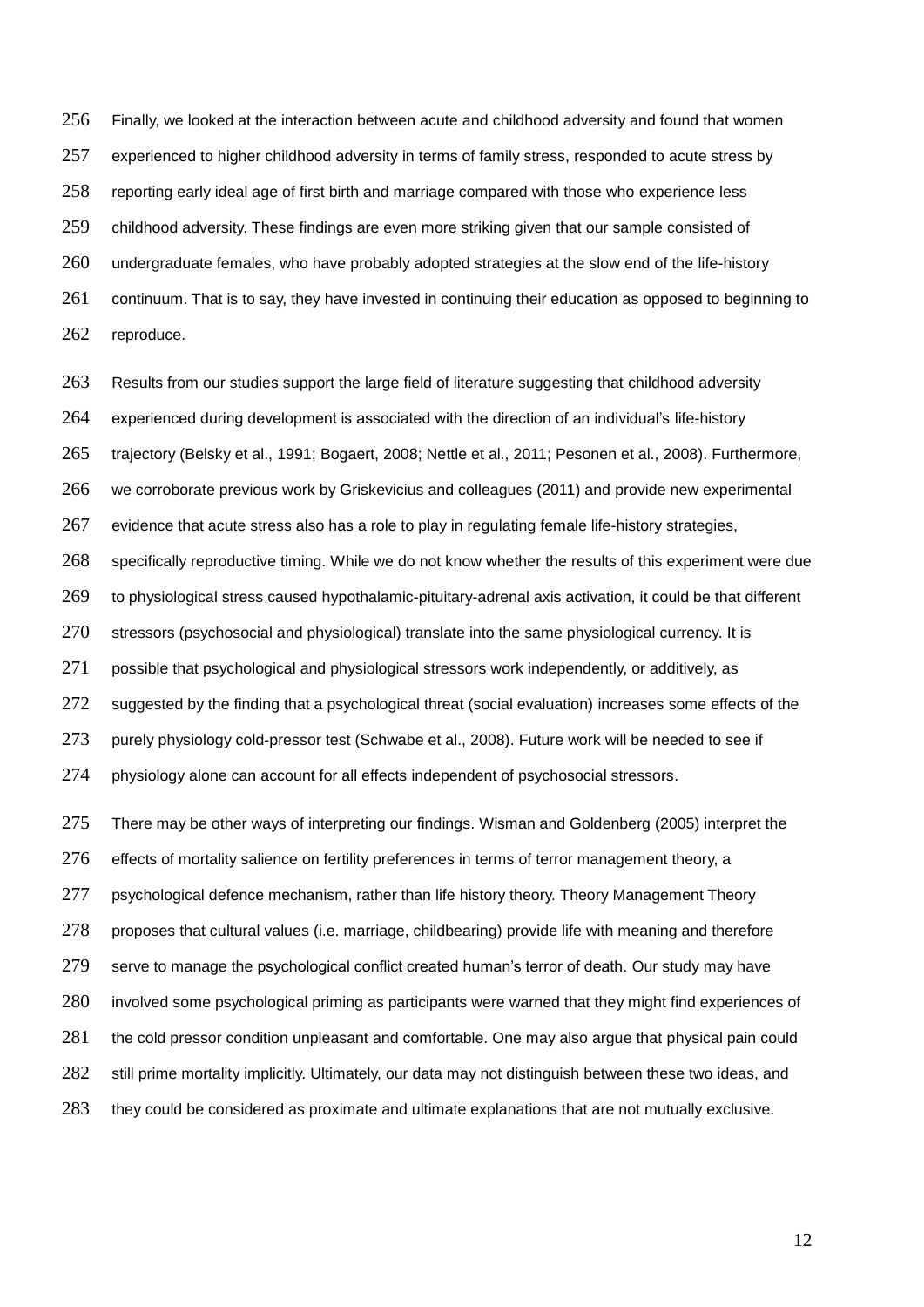A question that remains open is how acute stress in the short term might translate to a fast life-history 285 strategy in the long term. We do not suppose that our stress manipulation permanently altered our participants' preferred reproductive timing: most likely any effect soon disappeared and was not permanent. However, frequent and/or severe exposure to stress, perhaps simply the physiological component, may adjust women's psychological preferences. An analogy might be the way a spring is extended by a force. Up until its elastic limit, a spring will return to its original length when the force is removed. But after that point, the spring will undergo plastic deformation, and will remain somewhat extended after the force is removed. In the same way, perhaps women's life-history preferences may be elastic until some limit of stress is reached, at which point they become plastic. Individual 293 differences in where that limit is and how they react after the limit may be analogous to the different elastic limits and plastic deformation curves of different materials.

 External predictive adaptive response accounts propose that childhood conditions serve as an indicator of the adult environment into which the individual will mature thus making it advantageous for 297 the individual to respond to childhood adversity by developing a reproductive schedule appropriate for that condition. Internal predictive adaptive response account, by contrast, argue that childhood conditions predict the state of an individual's body in adulthood and not the state of their environment (Nettle et al., 2013). Conditions of adversity, therefore, will result in the development of a soma that has a higher risk of mortality at any age and early maturation will increase the individual's chances of 302 achieving some of their reproductive potential. While it is not in the remit of this paper to explore which mechanism most likely results in the earlier maturity and fertility seen in females raised in adverse childhood environments, it is entirely plausible that neither is mutually exclusive that both adaptive responses interact.

4.1.2 Conclusion

 Our findings contribute to the growing field of literature of acute stress and life-history strategies that has not been as extensively tested yet as the relationship of early childhood adversity. However, it is probable that we have mainly tested women who have adopted strategies at the slow end of the life- history continuum as we worked with undergraduates had invested in continued education of bearing children (a typical life-history trade off between future and current reproduction). In order to fully assess how acute stress may potentially adjust reproductive timing ideals and to get a clear picture of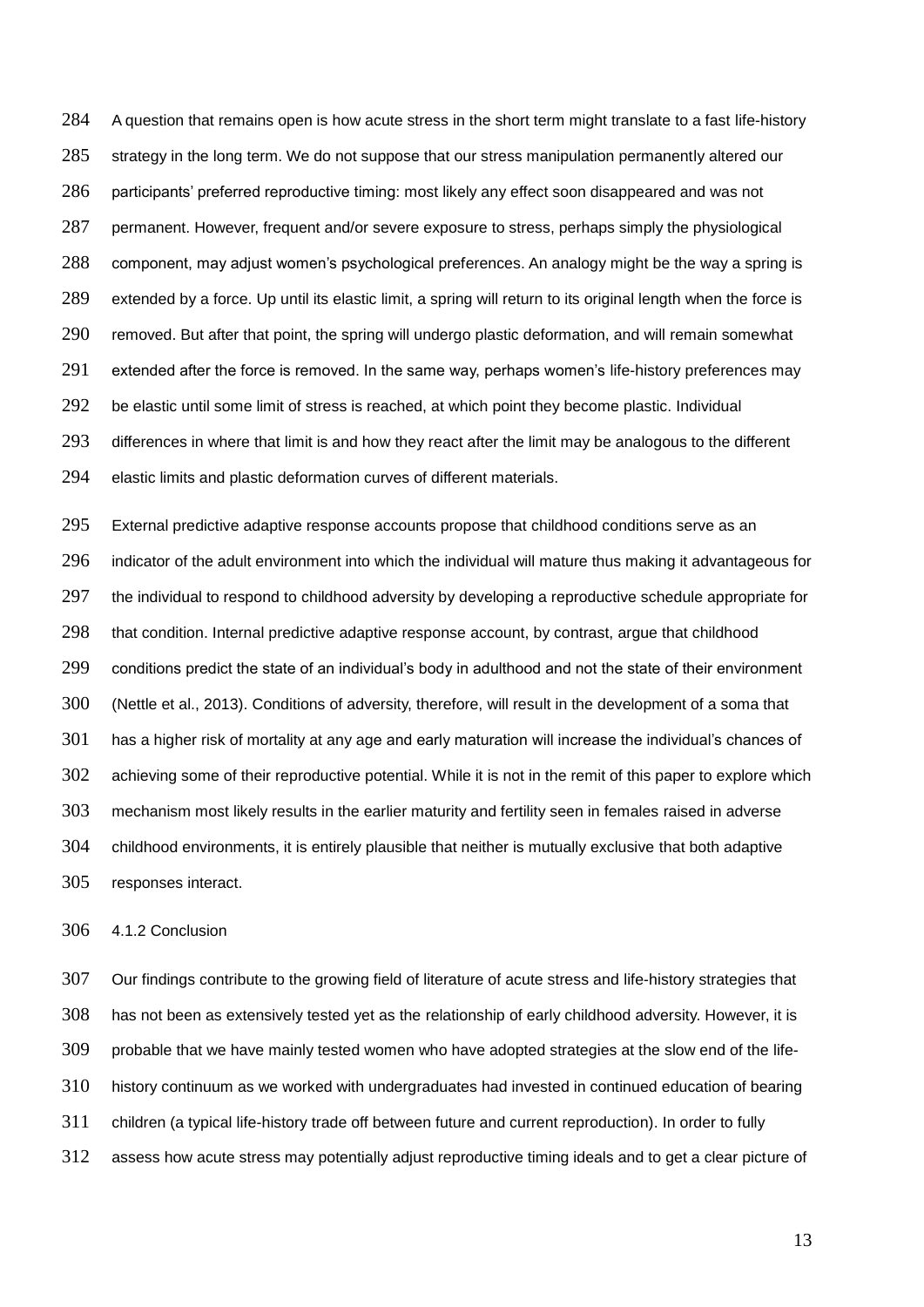how this would translate to actual fertility behaviour a larger sample with more exposure to different levels of adversity would be useful. It would also be interesting to measure other objective predictors of fast life history strategies such as age of first sexual encounter or number of previous pregnancies or abortions, although we found no baseline differences in age of menarche (another predictor), as expected after random assignment. Furthermore, a more diverse sample would also allow for the study of populations exposed to higher levels of energetic stress, limited resource availability and different socioeconomic status as well as different levels of familial stress who have most likely shifted their strategies towards the fast end of the life history continuum compared with our sample of university undergraduates who are delaying reproduction.

 Life-history theory predicts that selection should favour a point where the costs and benefits of reproductive trade-offs are optimized. Thus, individuals living in conditions of adversity such as chronic environmental stress who may pay greater costs in delaying childbearing such as the increased risk of death or becoming incapacitated should begin to reproduce earlier. While the links between childhood adversity and reproductive timing have been well studied less is known about how 327 acute stress may also adjust reproductive timing. We show experimentally that, like childhood adversity, acute stress also calibrates women's potential reproductive timing. Furthermore, this effect interacts with childhood adversity in a pattern consistent with our understanding of life-history strategies and the stress response system such that women exposed to more childhood adversity react to acute stress by shifting the ideals to even earlier ages than those not exposed to childhood adversity. We suggest that attention should be paid to acute stressors as well as childhood adversity to increase our understanding of patterns of early reproduction, such as teenage pregnancy.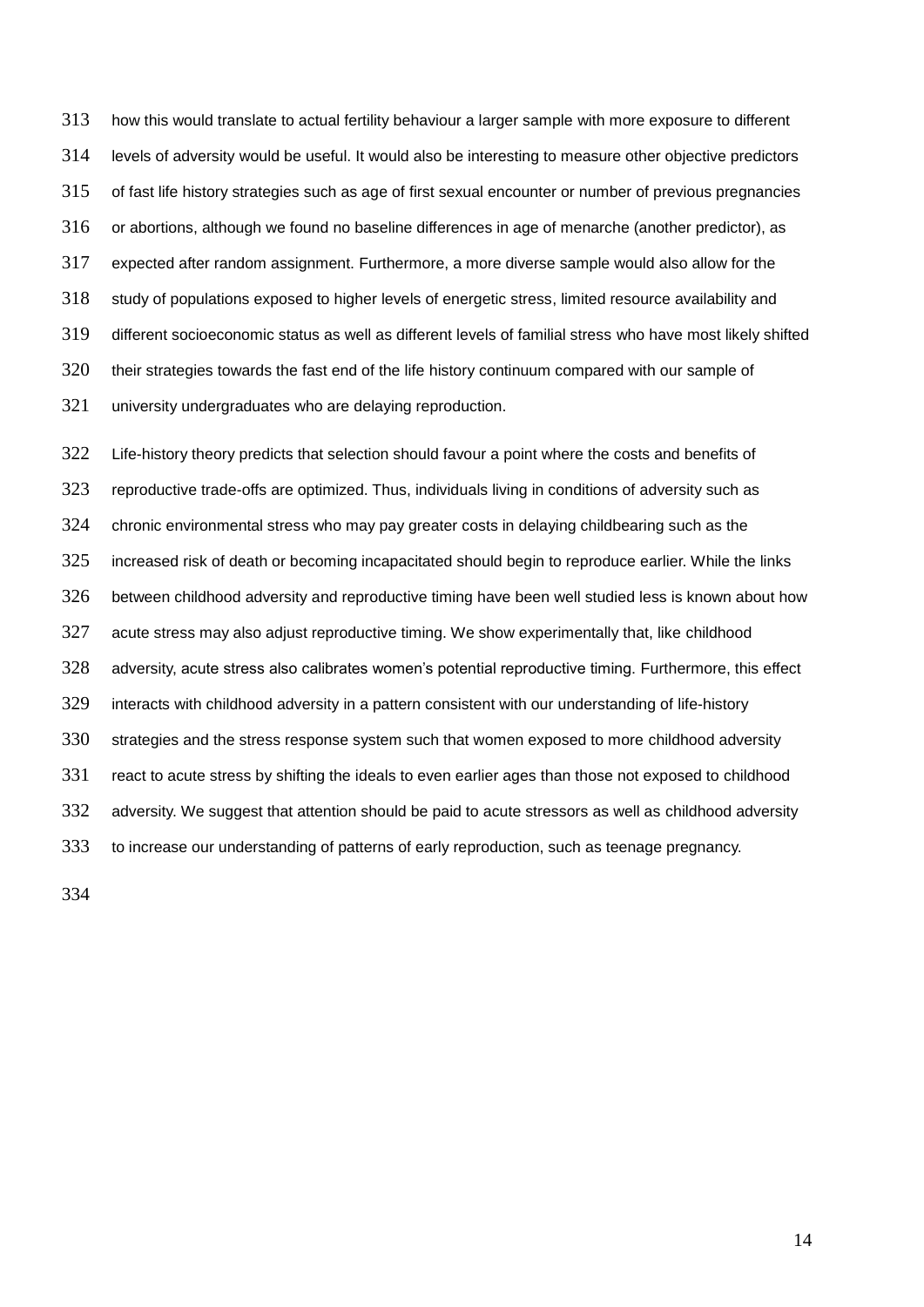- Bagot, R. C., van Hasselt, F. N., Champagne, D. L., Meaney, M. J., Krugers, H. J., & Joëls, M. (2009).
- Maternal care determines rapid effects of stress mediators on synaptic plasticity in adult rat
- hippocampal dentate gyrus. *Neurobiology of learning and memory*, *92*(3), 292-300.
- Belsky, J., Steinberg, L., & Draper, P. (1991). Childhood experience, interpersonal development, and
- reproductive strategy: An evolutionary theory of socialization. *Child development*, *62*(4), 647-670.
- (doi:10.2307/1131166)
- Bogaert, A. F. (2008). Menarche and father absence in a national probability sample. *Journal of biosocial science*, *40*(4), 623. (doi:10.1017/S0021932007002386)
- Boyce, W. T., & Ellis, B. J. (2005). Biological sensitivity to context: I. An evolutionary-developmental
- theory of the origins and functions of stress reactivity. *Development and psychopathology*, *17*(2), 271- 301.
- Brody, S. (2002). Age at first intercourse is inversely related to female cortisol stress
- reactivity. *Psychoneuroendocrinology*, *27*(8), 933-943.
- Chesson H.W., Leichliter J.S., Zimet G.D., Rosenthal S.L., Bernstein D.I., & Fife K.H. (2006). Discount
- rates and risky sexual behaviour among teenagers and young adults. *Journal of Risk and Uncertainty* 32, 217–230.
- Chisholm, J. S., Quinlivan, J. A., Petersen, R. W., & Coall, D. A. (2005). Early stress predicts age at
- menarche and first birth, adult attachment, and expected lifespan. Human Nature, 16(3), 233-265.
- Coall, D. A., & Chisholm, J. S. (2003). Evolutionary perspectives on pregnancy: maternal age at menarche and infant birth weight. *Social science & medicine*,*57*(10), 1771-1781.
- Cohen, J. (2013). Statistical power analysis for the behavioral sciences. Academic press: London
- Del Giudice, M., Ellis, B. J., & Shirtcliff, E. A. (2011). The adaptive calibration model of stress
- responsivity. *Neuroscience & Biobehavioral Reviews*, *35*(7), 1562-1592.
- Dickerson, S. S., & Kemeny, M. E. (2004). Acute stressors and cortisol responses: a theoretical
- integration and synthesis of laboratory research. *Psychological bulletin*, *130*(3), 355.
- Ellis, B. J., Bates, J. E., Dodge, K. A., Fergusson, D. M., John Horwood, L., Pettit, G. S., & Woodward,
- L. (2003). Does father absence place daughters at special risk for early sexual activity and teenage
- pregnancy?. Child development, 74(3), 801-821.
- Ellis, B. J., Essex, M. J., & Boyce, W. T. (2005). Biological sensitivity to context: II. Empirical
- explorations of an evolutionary–developmental theory .*Development and psychopathology*, *17*(02), 303-328.
- Griskevicius, V., Delton, A. W., Robertson, T. E., & Tybur, J. M. (2011). Environmental contingency in
- life history strategies: the influence of mortality and socioeconomic status on reproductive
- timing. *Journal of personality and social psychology*, *100*(2), 241.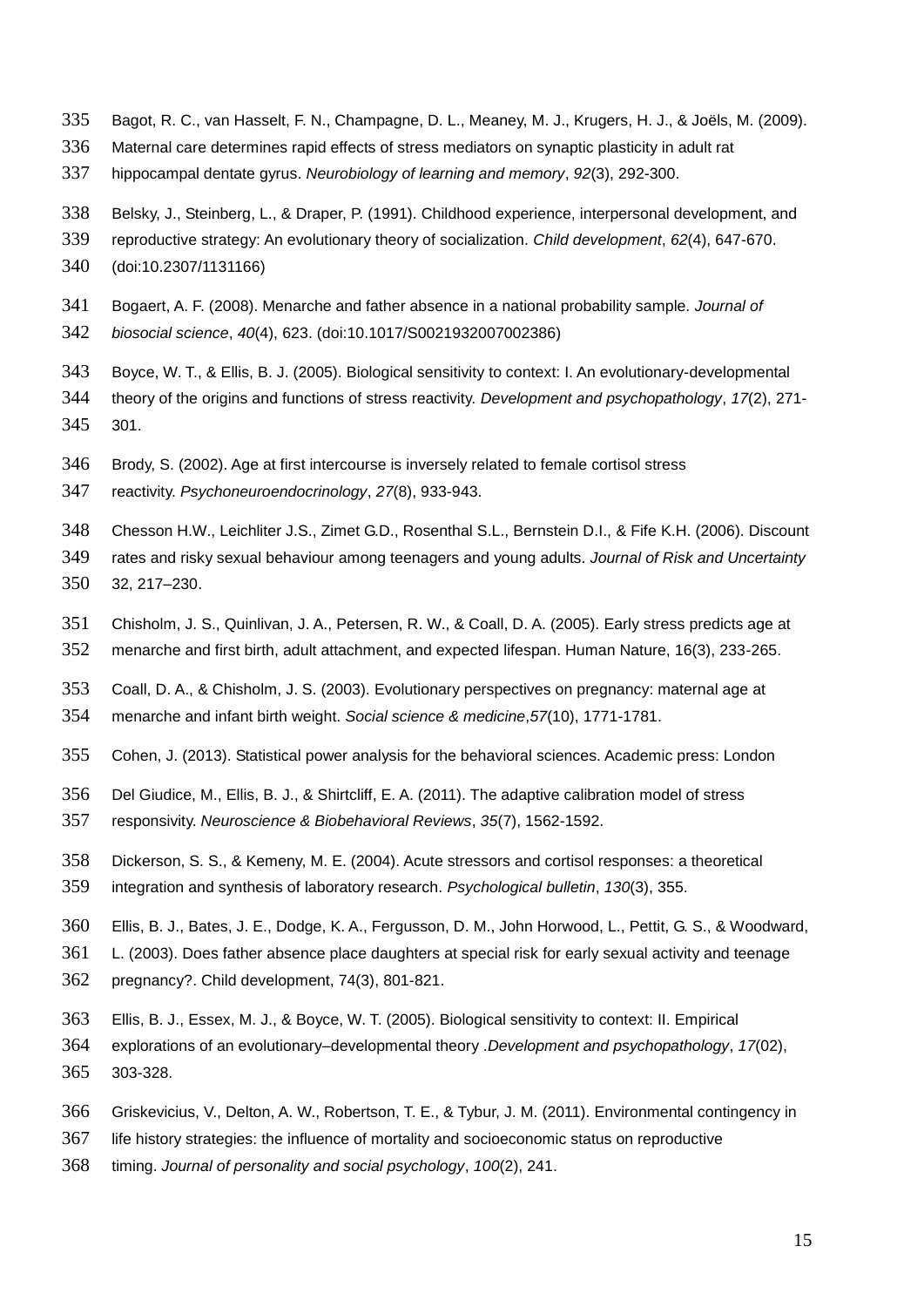- Lancaster, L. T., Hazard, L. C., Clobert, J., & Sinervo, B. R. (2008). Corticosterone manipulation
- 370 reveals differences in hierarchical organization of multidimensional reproductive trade-offs in
- r‐strategist and K‐strategist females. *Journal of evolutionary biology*, *21*(2), 556-565.
- Levine, S. (2005). Developmental determinants of sensitivity and resistance to
- stress. *Psychoneuroendocrinology*, *30*(10), 939-946.
- Mikach, S. M., & Bailey, J. M. (1999). What distinguishes women with unusually high numbers of sex
- partners? *Evolution and Human Behavior*, *20*(3), 141-150.
- Nettle, D. (2011). Flexibility in reproductive timing in humans: Integrating ultimate and proximate
- explanations. *Philosophical Transactions of the Royal Society, B.,* 366, 357-65.
- Nettle, D., Coall, D. A., & Dickins, T. E. (2010). Early-life conditions and age at first pregnancy in
- British women. *Proceedings of the Royal Society B: Biological Sciences*, *278*(1712), 1721-1727.
- Nettle, D., Frankenhuis, W. E., & Rickard, I. J. (2013). The evolution of predictive adaptive responses
- in human life-history. *Proceedings of the Royal Society B: Biological Sciences*, *280*(1766), 20131343.
- Pesonen, A. K., Räikkönen, K., Heinonen, K., Kajantie, E., Forsén, T., & Eriksson, J. G. (2008).
- Reproductive traits following a parent–child separation trauma during childhood: a natural experiment
- during World War II. *American Journal of Human Biology*, *20*(3), 345-351. (doi:10.1002/ajhb.20735)
- Schoen, R., Astone, N. M., Kim, Y. J., Nathanson, C. A., & Fields, J. M. (1999). Do fertility intentions
- affect fertility behavior?. Journal of Marriage and the Family, 790-799.
- Schwabe, L., Haddad, L., & Schachinger, H. (2008). HPA axis activation by a socially evaluated cold-
- pressor test. *Psychoneuroendocrinology*, *33*(6), 890-895.
- Sear, R., Lawson, D. W., & Dickins, T. E. (2007). Synthesis in the human evolutionary behavioural
- sciences. *Journal of evolutionary psychology*, *5*(1), 3-28. (doi:10.1556/JEP.2007.1019)
- United Nations Department of Economic and Social Affairs. (2004). World population monitoring 2002:
- Reproductive rights and reproductive health. New York: Department for Economic and Social Affairs.
- Wisman, A., & Goldenberg, J. L. (2005). From the grave to the cradle: Evidence that mortality salience
- engenders a desire for offspring. *Journal of Personality and Social Psychology*, *89*(1), 46.
-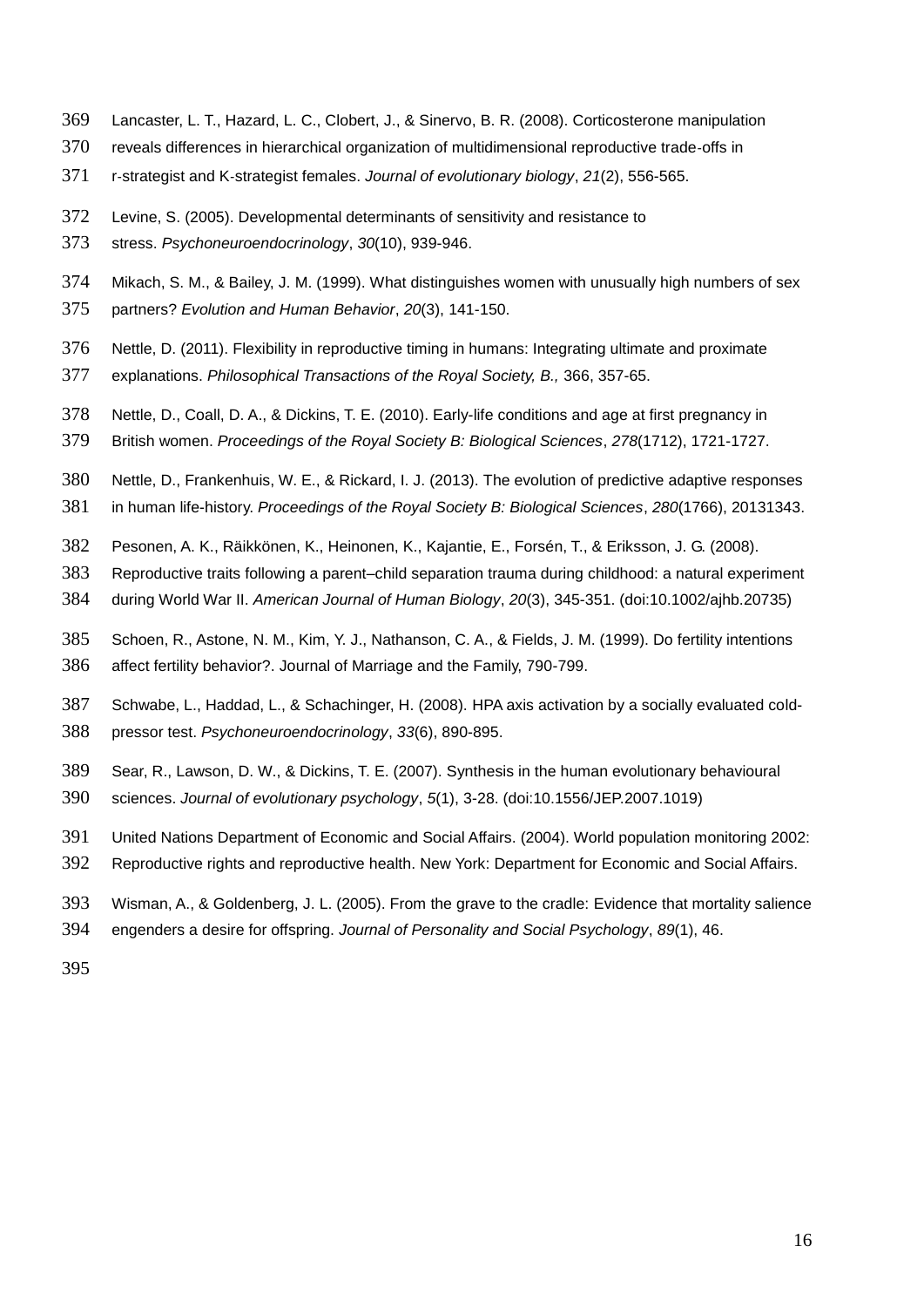### **Appendix A: Family Stress Scale**

- 1. I have happy memories of my childhood
- 2. My father was always there when I needed him
- 3. I often heard my parents fighting\*
- 400 4. I would like my future relationship with my mate to be like my parents
- 5. I remember doing activities with my family
- 402 6. I want to raise my children in the same manner my parents raised me
- 7. My parents openly displayed their affection for each other
- 8. I never saw my father hit my mother
- 9. My mother was always there when I needed her
- 406 10. I wanted to, or did, run away from home\*
- 407 11. When I needed help, my parents were there for me
- 408 12. My father always seemed to care about what I did when I was growing up
- \* Reverse Scored
- 

## **Appendix B: Future Discount Measure**

- 412 1. I would rather get £400 today than £1200 one year from today
- 2. I would rather get £400 today than £800 one year from today
- 3. I would rather get £400 today than £500 one year from today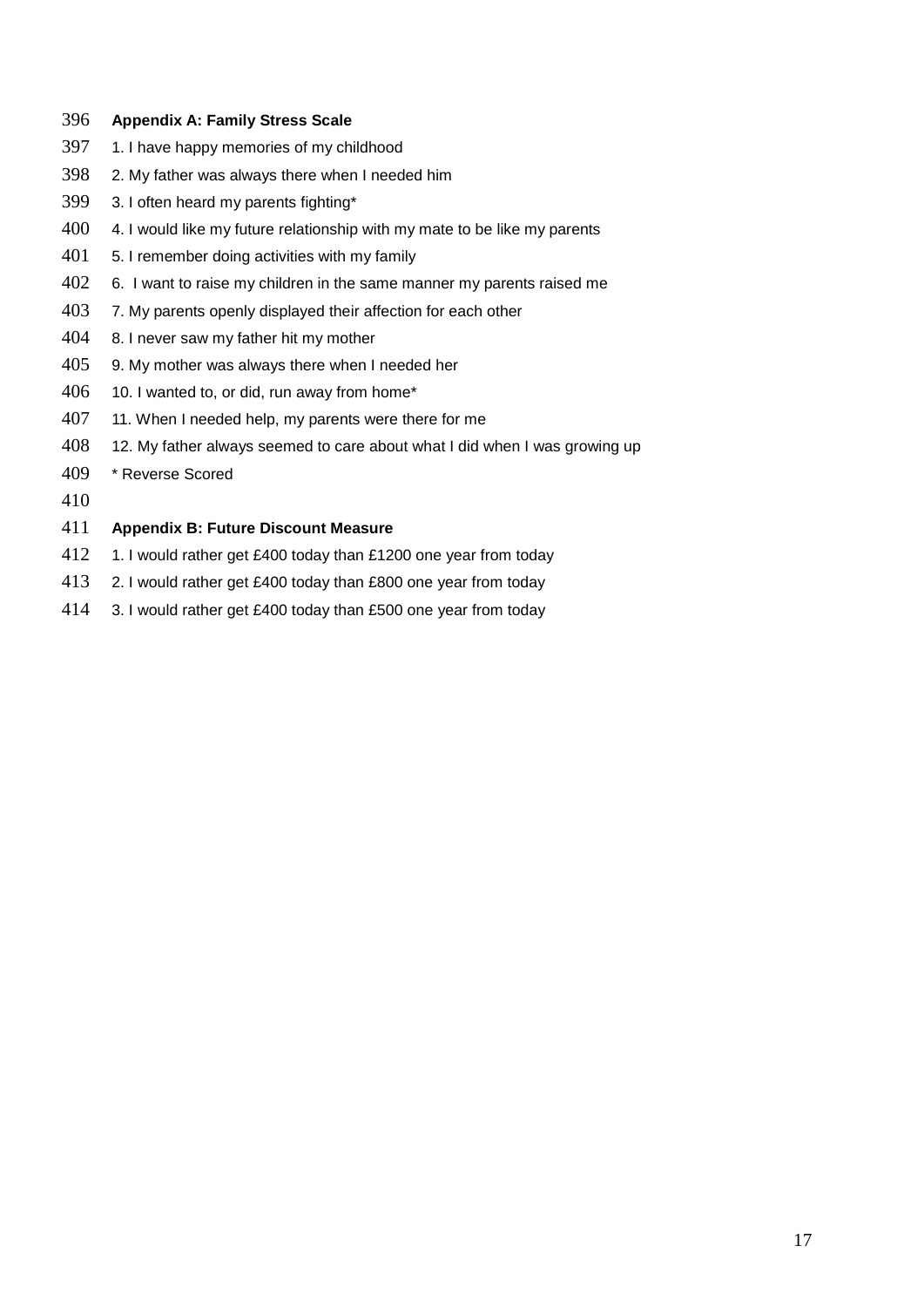- 415 **Table 1** Descriptive statistics for demographic variables for participants in the warm water and cold-<br>416 pressor conditions. Data are means (SE) unless otherwise stated.
- pressor conditions. Data are means (SE) unless otherwise stated.

|                                                                  | <b>Warm water condition</b><br>$(n=68)$ | <b>Cold-pressor condition</b><br>$(n=67)$ |
|------------------------------------------------------------------|-----------------------------------------|-------------------------------------------|
| Age (range 18 to 31)                                             | 19.86 (0.44)                            | 19.88 (0.55)                              |
| <b>Contraceptive use</b><br>(Count of women using contraception) | 36                                      | 42                                        |
| <b>Menstrual cycle stage</b><br>(Count of women on luteal stage) | 34                                      | 33                                        |
| Age of Menarche (range 10 to 16)                                 | 12.94 (0.15)                            | 12.88 (0.17)                              |

 $417$ <br> $418$ 

Table 2 Descriptive statistics for the Family Stress Scale and the main dependent variables

|                                   | Range       | Mean (SE)    |
|-----------------------------------|-------------|--------------|
| <b>Family Stress Scale Scores</b> | $-32$ to 46 | 18.42 (1.44) |
| <b>Discount Preference</b>        | 1 to $7$    | 3.77(0.23)   |
| <b>Ideal Age of First Birth</b>   | 19 to 35    | 27.96 (0.23) |
| <b>Ideal Age of Marriage</b>      | 20 to 32    | 26.21 (0.19) |
| <b>Desired Number of Children</b> | $0$ to 4    | 2.38(0.08)   |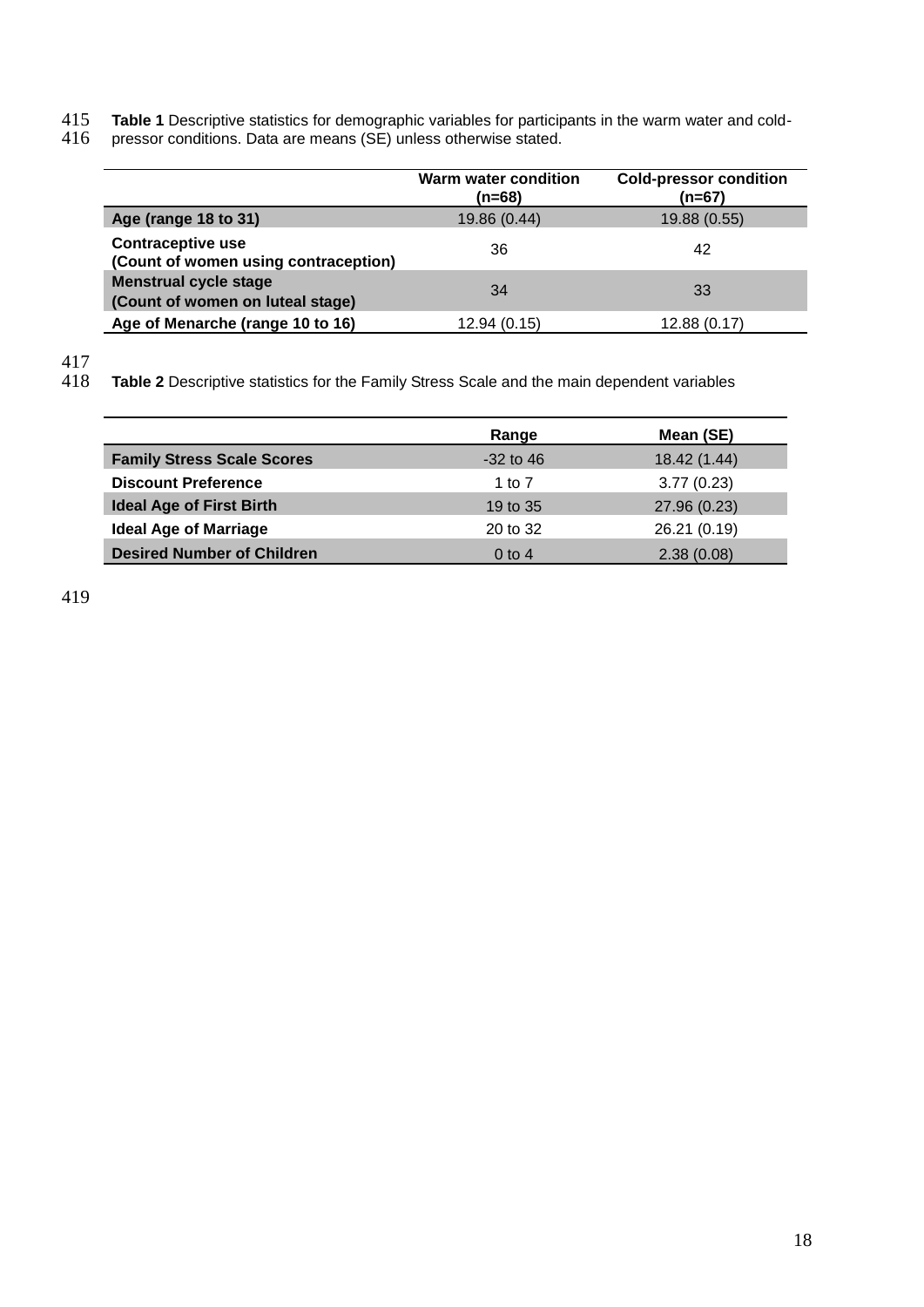420 **Table 3** Mean (SE) subjective stress ratings and cardiovascular measures before (pre), during and

421 after (post) hand immersion in the warm water or cold water conditions

|                                                                                                                | Warm water condition | <b>Cold-pressor condition</b> |
|----------------------------------------------------------------------------------------------------------------|----------------------|-------------------------------|
| <b>Subjective stress ratings</b><br>$(0-100)$                                                                  |                      |                               |
| stressful                                                                                                      | 7.35(2.10)           | 55.32 (3.47)**                |
| unpleasant                                                                                                     | 7.65(2.18)           | 82.60 (2.43)**                |
| painful                                                                                                        | 3.09(1.71)           | 74.15 (2.79)**                |
|                                                                                                                |                      |                               |
| Heart rate (beats per minute)                                                                                  |                      |                               |
| pre                                                                                                            | 78.51 (1.75)         | 84.06 (1.76)*                 |
| during                                                                                                         | 78.04 (1.71)         | 89.49 (1.76)**                |
| post                                                                                                           | 80.52 (1.59)         | 80.95 (1.42)                  |
|                                                                                                                |                      |                               |
| <b>Systolic blood pressure</b><br>(mm Hg)                                                                      |                      |                               |
| pre                                                                                                            | 107.92 (1.40)        | 109.93 (1.38)                 |
| during                                                                                                         | 106.80 (1.51)        | 124.31 (1.37) **              |
| post                                                                                                           | 105.94 (1.40)        | 107.96 (1.38)                 |
|                                                                                                                |                      |                               |
| <b>Diastolic blood pressure</b><br>(mm Hg)                                                                     |                      |                               |
| pre                                                                                                            | 66.58 (1.04)         | 67.82 (1.26)                  |
| during                                                                                                         | 66.55 (0.98)         | 82.69 (1.60)**                |
| post                                                                                                           | 66.25 (1.11)         | 66.93 (1.40)                  |
| * $p$ <.05 compared with the<br>warm water condition<br>** $p$ <.001 compared with the<br>warm water condition |                      |                               |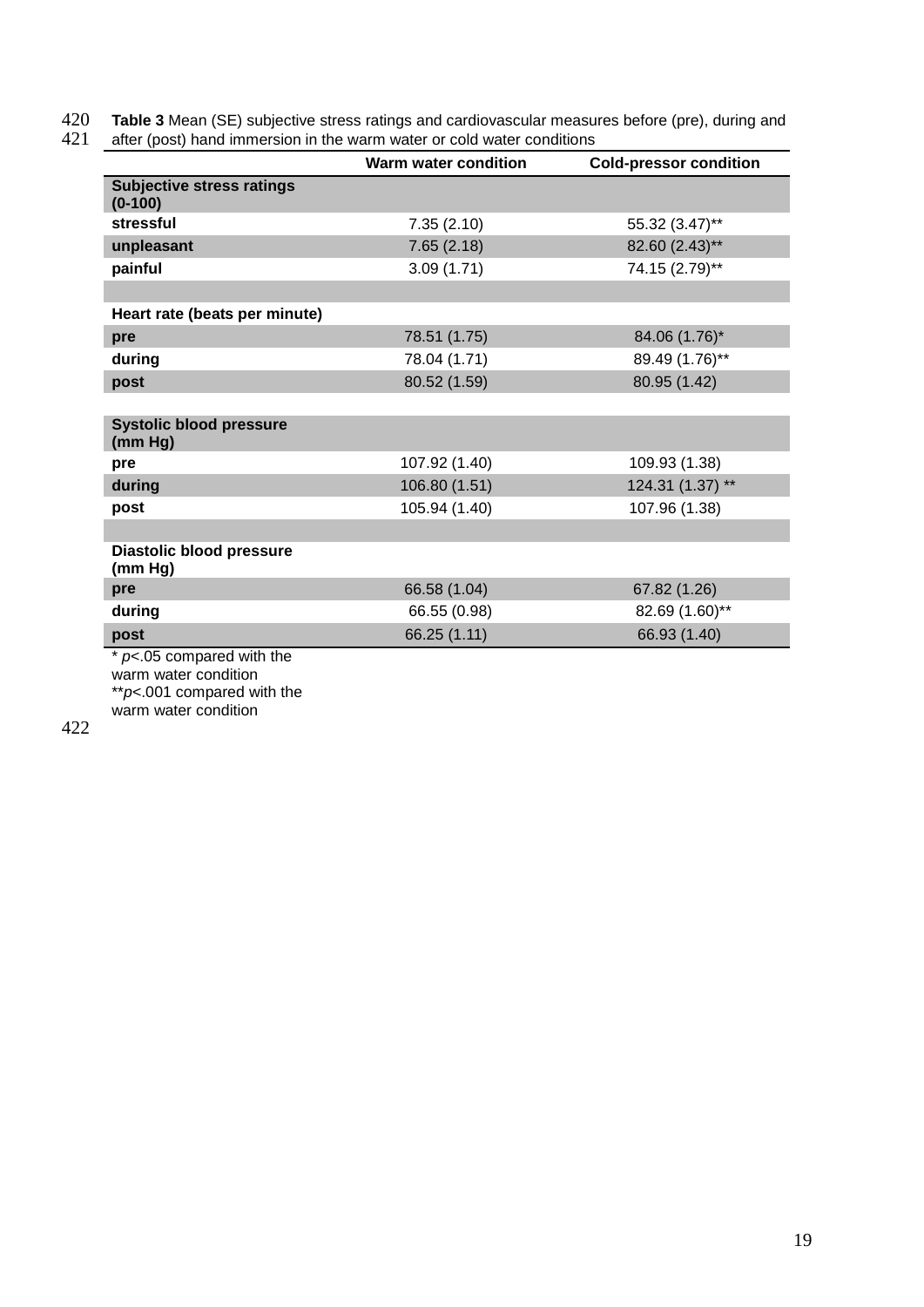

- condition; light bars designate cold-pressor condition.
- 426  $*$  p < 0.001
-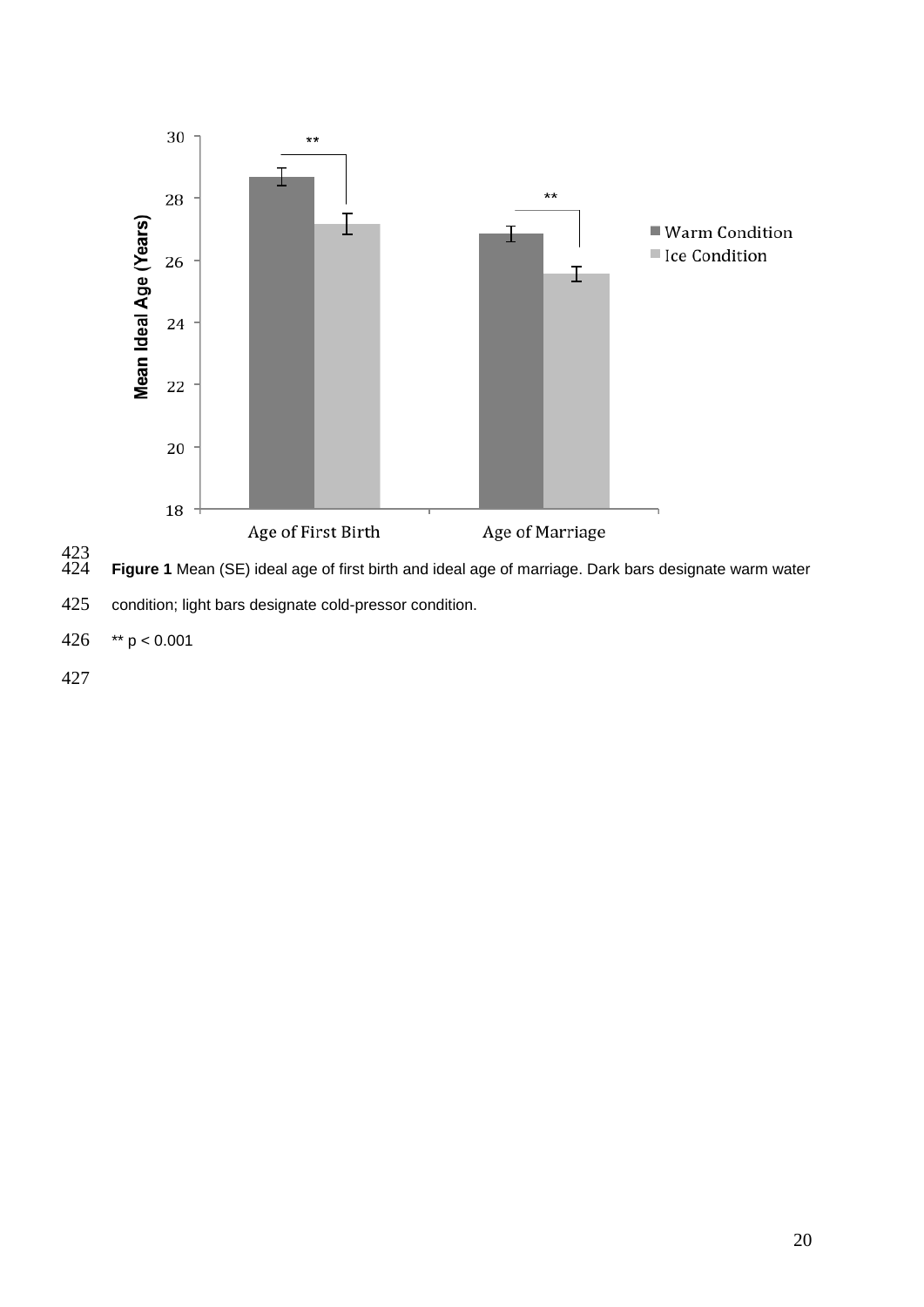